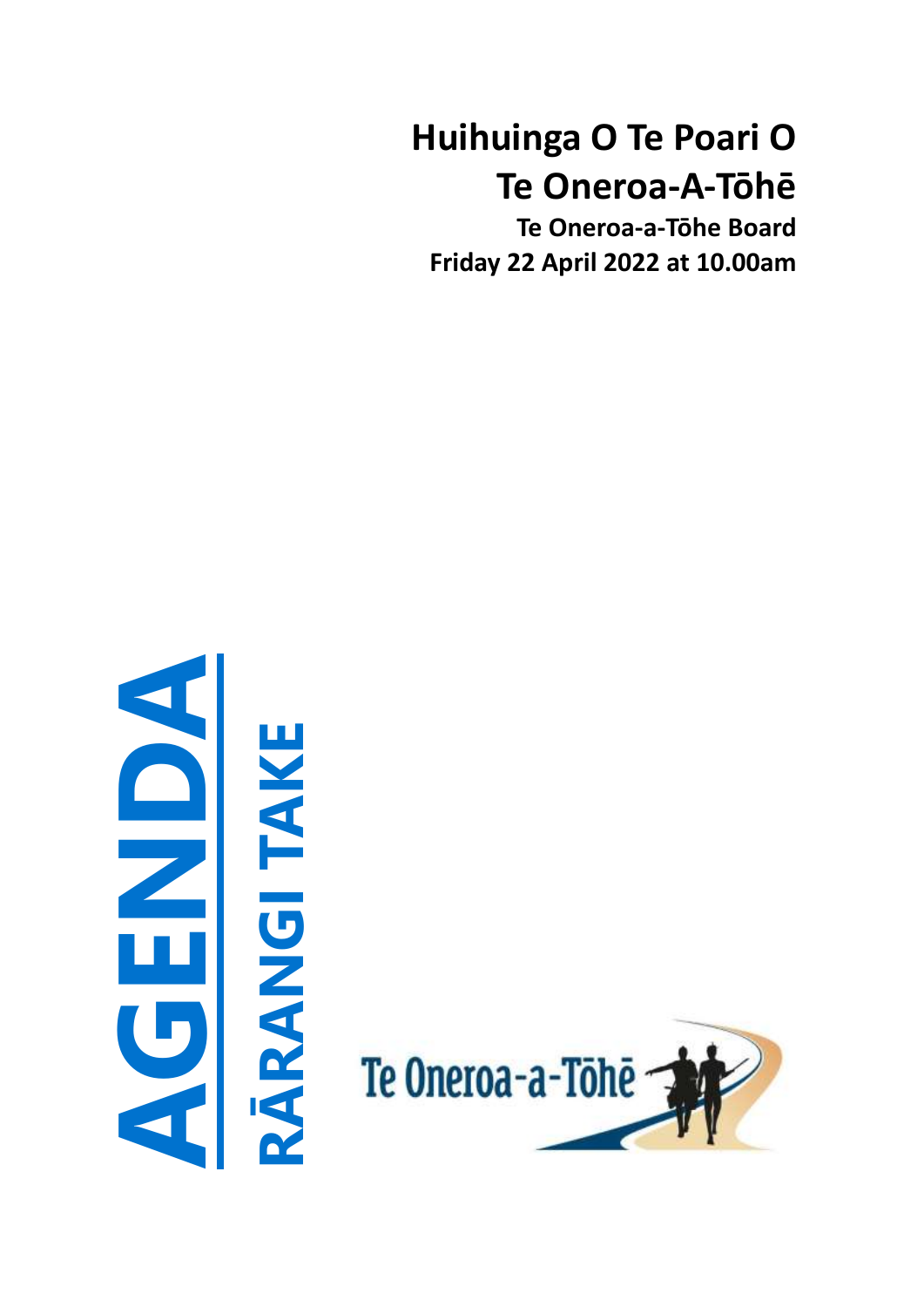# **Rārangi Take O Te Poari (Te Oneroa-a-Tōhe Board Agenda)**

Meeting to be held in the Banquet Room, Te Ahu Centre cnr State Highway 1 & Matthews Ave, Kaitaia and via Zoom video and teleconferencing on Friday 22 April 2022, commencing at 10.00am

# **Recommendations contained in the agenda are NOT decisions of the meeting. Please refer to minutes for resolutions.**

# **NGĀ MANA WHAKAHAERE (MEMBERSHIP OF THE TE ONEROA-A-TŌHE BOARD)**

|                                                    |                                                   |                                                          | Chair, Te Rūnanga o Te Rarawa, Haami Piripi                       |                                         |      |  |  |
|----------------------------------------------------|---------------------------------------------------|----------------------------------------------------------|-------------------------------------------------------------------|-----------------------------------------|------|--|--|
|                                                    |                                                   | Deputy Chair, Far North<br>District Council, Mate Radich | <b>Far North District Council</b><br>Mayor John Carter            | <b>NRC Councillor Marty</b><br>Robinson |      |  |  |
|                                                    |                                                   | NRC Councillor Colin Kitchen                             | Ngāti Kuri Trust Board Graeme<br>Neho                             | NgaiTakato Wallace Rivers               |      |  |  |
|                                                    |                                                   | Te Runanga Nui o Te Aupouri<br>Trust Waitai Petera       |                                                                   |                                         |      |  |  |
|                                                    | RĪMITI (Item)                                     | KARAKIA/WHAKATAU                                         |                                                                   |                                         | Page |  |  |
| 1.0                                                |                                                   | NGĀ MAHI WHAKAPAI/HOUSEKEEPING                           |                                                                   |                                         |      |  |  |
| 2.0                                                |                                                   | NGĀ WHAKAPAHĀ/APOLOGIES                                  |                                                                   |                                         |      |  |  |
| 3.0                                                |                                                   |                                                          | NGA WHAKAPUAKANGA/DECLARATIONS OF CONFLICTS OF INTEREST           |                                         |      |  |  |
| WHAKĀE NGĀ MINITI (CONFIRMATION OF MINUTES)<br>4.0 |                                                   |                                                          |                                                                   |                                         |      |  |  |
|                                                    | 4.1                                               |                                                          | Confirmation of Minutes - Te Oneroa-a-Tōhe Board 18 February 2022 |                                         | 3    |  |  |
| 5.0                                                |                                                   | NGĀ RĪMITI (ITEMS)                                       |                                                                   |                                         |      |  |  |
|                                                    | 5.1                                               | <b>Financial Report</b>                                  |                                                                   |                                         | 8    |  |  |
|                                                    | 5.2<br>April 2022 Technical Steering Group Update |                                                          |                                                                   |                                         |      |  |  |
|                                                    |                                                   |                                                          |                                                                   |                                         |      |  |  |

# **KARAKIA WHAKAMUTUNGA**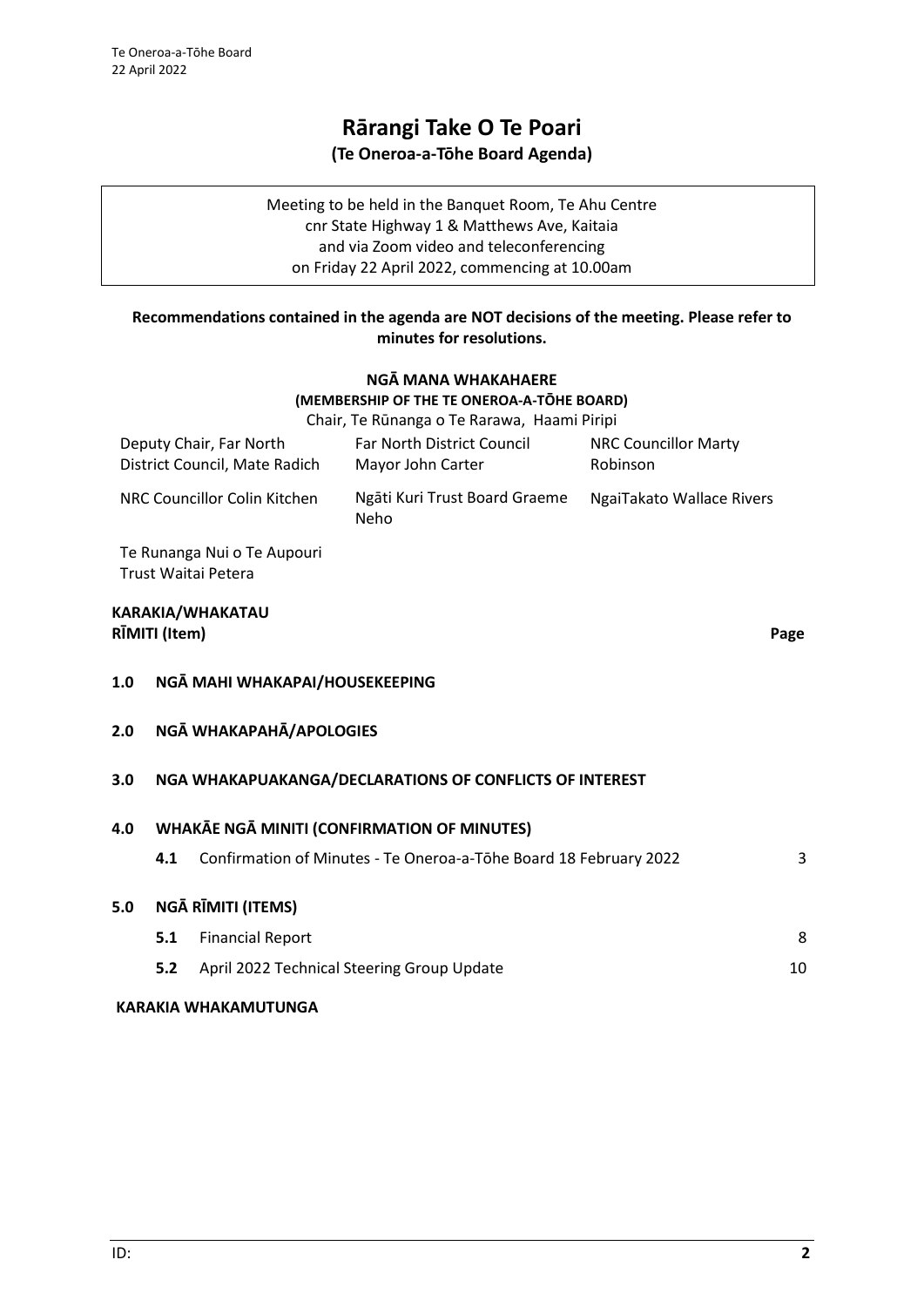# <span id="page-2-0"></span>**TITLE: Confirmation of Minutes - Te Oneroa-a-Tōhe Board 18 February 2022**

**From:** Meloney Tupou, Maori Governance and Engagement Support Admin

**Authorised by Group Manager/s:** Meloney Tupou, Maori Governance and Engagement Support Admin, on 20 April 2022

# **Ngā mahi tūtohutia / Recommendation**

That the minutes of the Te Oneroa-a-Tōhe Board meeting held on 18 February 2022, be confirmed as a true and correct record.

# **Attachments/Ngā tapirihanga**

Attachment 1: Te Oneroa-a-Tōhe Board Minutes 18 February 2022  $\frac{1}{2}$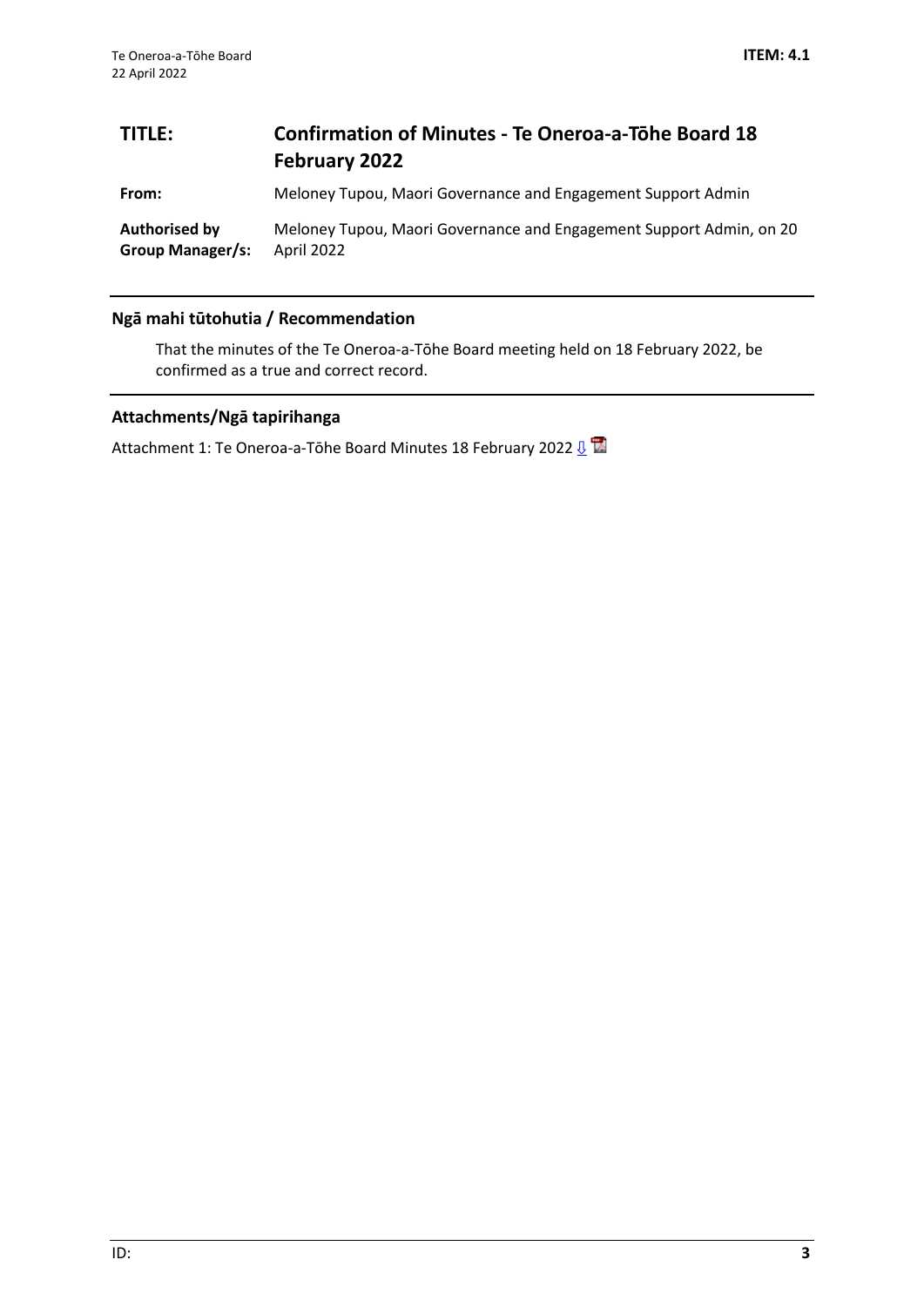# <span id="page-3-0"></span>**Ngā Miniti O Te Poari O Te Oneroa-A-Tōhē Te Oneroa-A-Tōhē Board Minutes**

Meeting held remotely on Friday 18 February 2022, commencing at 10.00am

# **Tuhinga (Present):**

| Haami Piripi      | Te Rūnanga o Te Rarawa - (Chair)         |
|-------------------|------------------------------------------|
| Cr Mate Radich    | Far North District Council - (Dep Chair) |
| Graeme Neho       | Ngāti Kuri Trust Board                   |
| Cr Marty Robinson | <b>NRC Councillor</b>                    |
| Wallace Rivers    | NgaiTakato                               |
|                   |                                          |

#### **I Tae Mai (In Attendance):**

#### **Huihuinga i te katoa (Full Meeting)**

| Huihuinga i te wahanga (Part Meeting) |                                             |  |  |  |  |  |
|---------------------------------------|---------------------------------------------|--|--|--|--|--|
| Meloney Tupou                         | NRC – Kajāwhina Tari                        |  |  |  |  |  |
| Kerry Shanta                          | Te Araroa Northland Trust                   |  |  |  |  |  |
| George Riley                          | Te Rūnanga o Te Rarawa                      |  |  |  |  |  |
| <b>Bill Lee</b>                       | <b>FNDC</b> – Policy Planner                |  |  |  |  |  |
| Theresa Burkhardt                     | <b>FNDC</b> – Policy Planner                |  |  |  |  |  |
| Robert Nathan                         | NRC – Kaiārahi Tikanga Māori                |  |  |  |  |  |
| Sheila Taylor                         | NRC - Kaiārahi Kaupapa Māori                |  |  |  |  |  |
| Auriole Ruka                          | NRC - GM, Strategy, Governance & Engagement |  |  |  |  |  |

| Mayor John Carter | Far North District Council                |
|-------------------|-------------------------------------------|
| Gary Hooper       | Chief Executive - Aguaculture New Zealand |
| Laws Larson       | Te Ohu Kaimoana                           |

The Chair declared the meeting open at 10.20am.

# **Karakia Timatanga and Whakatau**

#### **Haami Piripi/Graeme Neho**

# **Ngā Mahi Whakapai/Housekeeping (Item 1.0)**

*This meeting will be held fully remote and attendees are responsible for their own health and safety and ensuring they are working in a safe environment*

**1**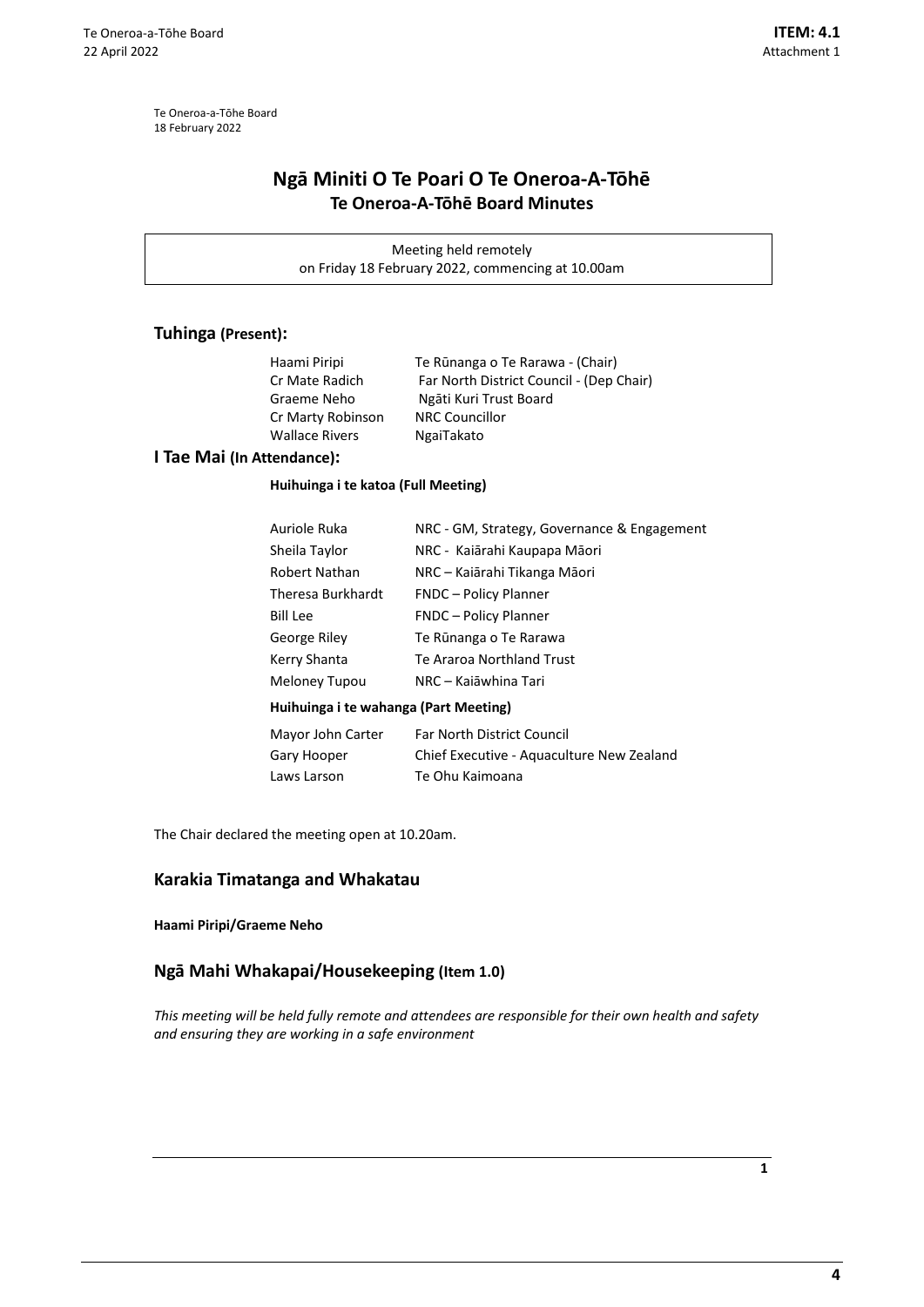# **Ngā whakapahā/Apologies (Item 2.0)**

Te Runanga Nui o Te Aupouri Trust Waitai Petera (NRC online technical and communication issues)

#### **Moved (Marty Robinson/Haami Piripi)**

That the apologies from NRC Councillor Colin Kitchen for non-attendance be received.

**Carried**

#### **Nga whakapuakanga (Declarations of Conflicts of Interest)**

It was advised that members should make declarations item-by-item as the meeting progressed.

#### **Confirmation of Minutes - 17 December 2021 (Item 4.1)**

#### **Report from Meloney Tupou, Māori Governance and Engagement Support Admin**

#### **Ngā mahi tūtohutia / Recommendation**

#### **Moved Graeme Neho/Marty Robinson**

That the minutes of Te Oneroa A Tōhē Board Minutes meeting held on 17 December 2021 be confirmed as true and correct record.

#### **Carried**

#### **Meeting Schedule for 2022 (Item 5.1)**

#### **Report from Sheila Taylor, Kaiārahi Kaupapa Māori**

#### **Recommendation(s)**

#### **Moved (John Carter/Marty Robinson)**

- 1. That the report 'Meeting Schedule for 2022' by Sheila Taylor, Kaiārahi Kaupapa Māori and dated 26 January 2022, be received.
	- 2022 Board meetings, commencing February 2022 be held Bimonthly
	- Contingent on recommendation 2.b.i, 2.b.ii or 2.b.iii being approved, the Board set the meeting dates for 2022 to the third Friday of the month in which the Board shall meet
	- 22 April
	- 17 June
	- 19 August

#### **Carried**

**2**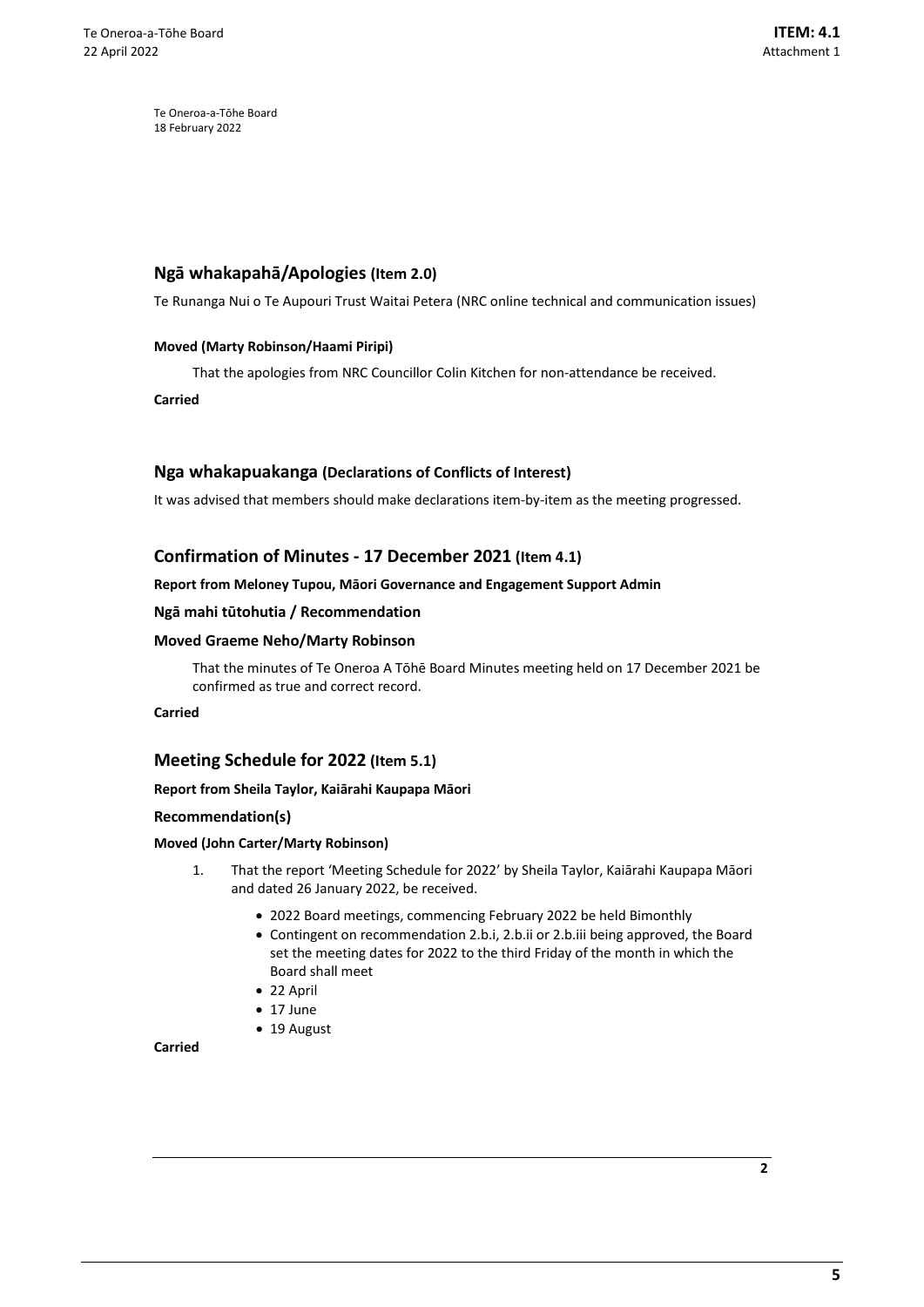#### **Recommendations GLM9**

#### **Moved John Carter /Graeme Neho**

- 1. That the Board endorses a change to the fishing year for GLM9
- 2. That the Board approve a letter of support:
	- a. for the change to the fishing year for Quota Management Area Green Lipped Mussel 9 (GLM9) from 1 October to 30 September to 1 April to 31 March; and
	- b. to be sent to the Minister of Fisheries and the Parliamentary Under-Secretary for Oceans and Fisheries; and
	- c. subject to the final approval of the Chair of Te Oneroa-a-Tōhe Beach Board.
- 3. That the Board explore the possibility of a local bill.

#### **Carried**

#### **John Carter left meeting – (10.48am) No Quorum**

#### **Background/Tuhinga**

#### **1. Progress of priority action items from Te Rautaki o Te Oneroa-a-Tōhe:**

#### *1.1 Scattering of ashes*

- Speed Limits Workshop in progress today and they are on task for June deadline.
- Scattering of ashes, letter has been distributed to the funeral providers and it will be available on the Boards website.
- It was suggested by the Board that the letter be distributed on a larger scale in order to educate people around the Kaupapa.

#### *1.2 Resource consent process*

• Resource Consent –to formalise the process. Currently have one in the works it is on hold to decide if it will be a process or a plan change

#### *1.3 Sites of significance*

- Provide GIS mapping expertise and templates to support Iwi, Hapū and whānau to identify wāhi tapu and sites of significance in the Te Oneroa-a-Tōhe Management area.
- Paper going to council in March to propose times and process for TOATB. Actioned by September time frame.

#### **Te Araroa Northern Trust meeting update**

- Mark Weatherall has resigned. Matt Claridge our new Executive Director as from 1<sup>st</sup> February 2022.
- Te Araroa walkers this season are low due to Covid 19.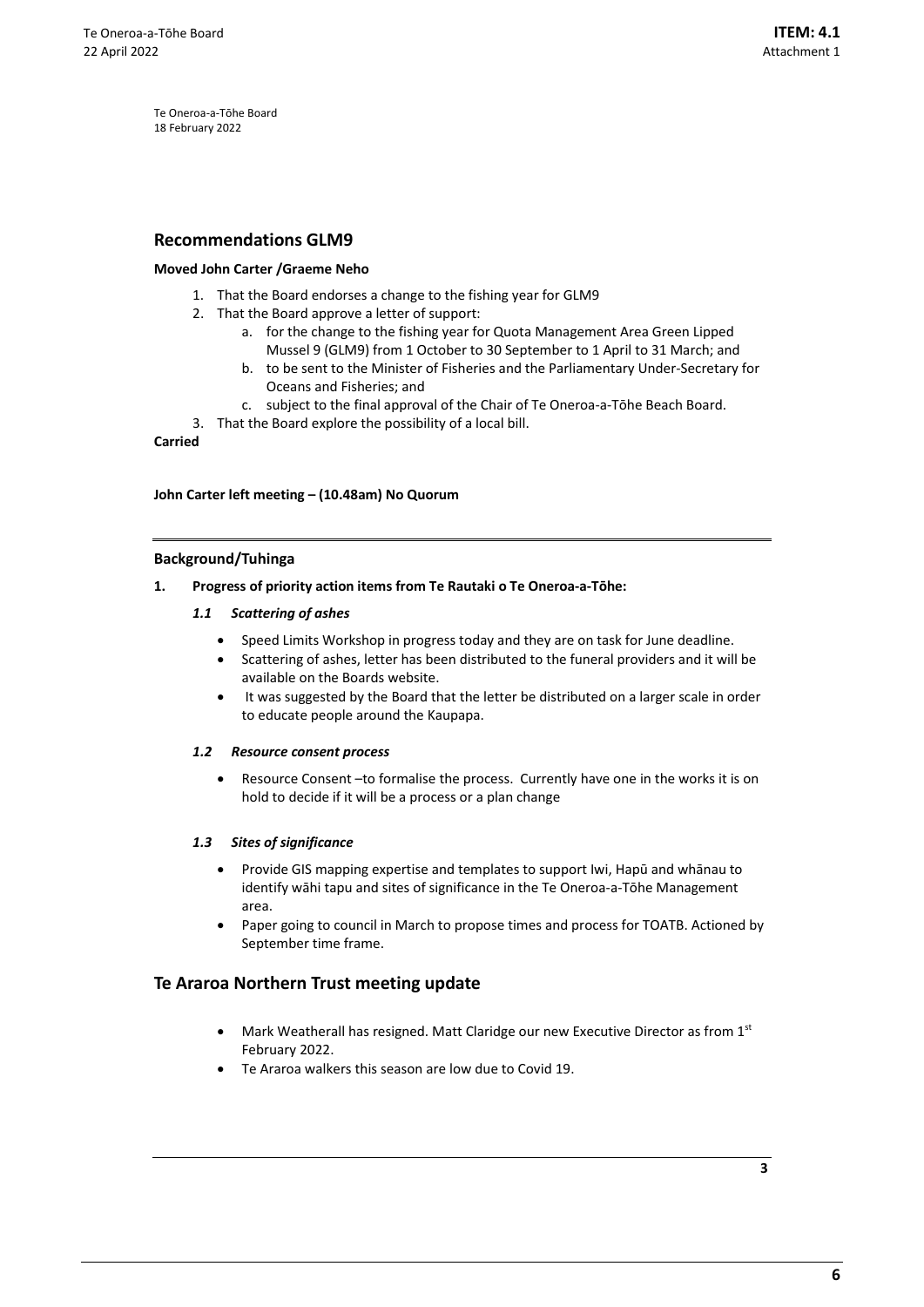# **Sandhills Road development**

- 1000 Sandhills Limited (the Applicant) has acquired the property formally owned by Ahipara Land Company Limited. Applicant is seeking approval from the Far North District Council and Northland Regional Council.
- This paper has been prepared in advance of the applicant seeking approval from the Territorial Authorities to ensure the Te Oneroa-a-Tōhe Beach Board are aware of the upcoming lodgement.

# **Karakia Mutunga/Graeme Neho**

# **Whakamutunga (Conclusion)**

**The meeting concluded at 11.48am.**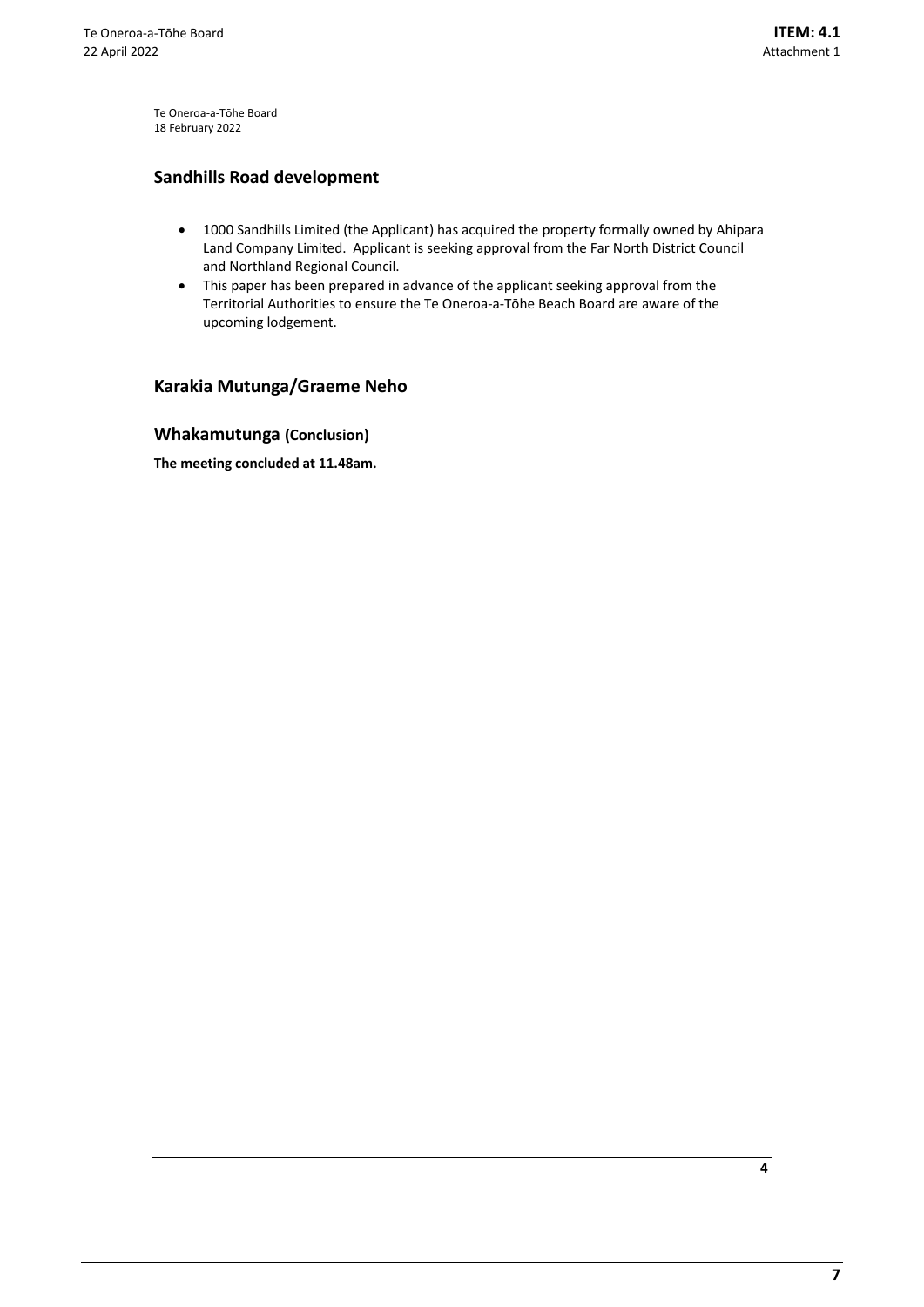# <span id="page-7-0"></span>**TITLE: Financial Report**

**From:** Meloney Tupou, Maori Governance and Engagement Support Admin

**Authorised by Group Manager/s:** Auriole Ruka, Pou Manawhakahaere - GM Governance and Engagement, on 20 April 2022

# **Whakarāpopototanga | Executive Summary**

The purpose of this report is to provide the financial statement of the Te Oneroa-a-Tōhe Board for the period ending 28 February 2022.

# **Ngā mahi tūtohutia | Recommendation**

THAT the report 'Financial Report' by Meloney Tupou, Māori Governance and Engagement Support Admin and dated 8 March 2022, be received.

# **Tuhinga | Background**

A detailed Financial Report is provided as Attachment 1.

In summary, to date the Board has expended \$239,838.79 from the following funds:

1. Board Operational Fund \$150,000 \$91,143.09 remaining 2. Plan Development Fund \$250,000 \$69,018.12 remaining

# **Attachments/Ngā tapirihanga**

Attachment 1: TOATB Financials - March 2022 <u>U</u>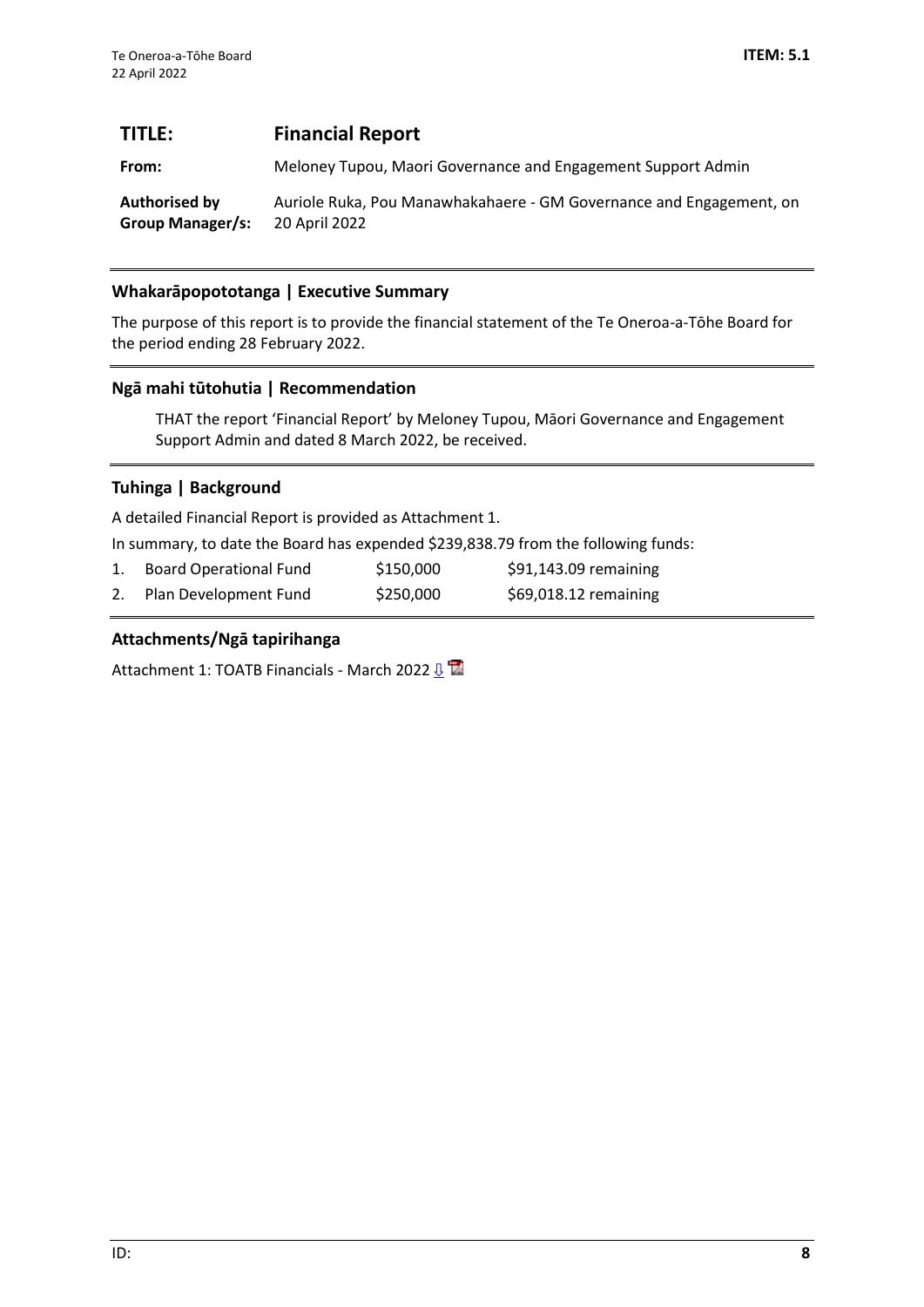<span id="page-8-0"></span>

|                                      |                                                                               | וכנש טטיקאן שמוטו |                                 |              |               |                  |                                 |               | $m$ , $m$ , $m$ , $m$              |              |
|--------------------------------------|-------------------------------------------------------------------------------|-------------------|---------------------------------|--------------|---------------|------------------|---------------------------------|---------------|------------------------------------|--------------|
|                                      | d Actual Income and Expenditure for the As at March 2022 (NZ\$ GST exclusive) | <b>INCOME</b>     | <b>EXPENDITURE FUND BALANCE</b> |              | <b>INCOME</b> |                  | <b>EXPENDITURE FUND BALANCE</b> | <b>INCOME</b> | <b>EXPENDITURE FUND BALANCE</b>    |              |
| <b>OPENING BALANCE - 1 JULY 2021</b> |                                                                               |                   |                                 | \$164,708.32 |               |                  | \$94,736.40                     |               |                                    | \$69,971.92  |
| 2021/2022 Actual Transactions        |                                                                               |                   |                                 |              |               |                  |                                 |               |                                    |              |
|                                      |                                                                               |                   |                                 |              |               |                  |                                 |               |                                    |              |
| Income<br>1 Interest July 21         |                                                                               | \$20.04           |                                 |              | \$11.41       |                  |                                 | \$8.63        |                                    |              |
| 2 Interest Aug 21                    |                                                                               | \$20.71           |                                 |              | \$11.80       |                  |                                 | \$8.92        |                                    |              |
| Interest Sep 21                      |                                                                               | \$20.71           |                                 |              | \$11.80       |                  |                                 | \$8.92        |                                    |              |
| Interest Oct 21                      |                                                                               | \$20.02           |                                 |              | \$11.42       |                  |                                 | \$8.61        |                                    |              |
| 5 Interest Nov 21                    |                                                                               | \$20.72           |                                 |              | \$11.80       |                  |                                 | \$8.92        |                                    |              |
| 6 Interest Dec 21                    |                                                                               | \$19.91           |                                 |              | \$11.28       |                  |                                 | \$8.63        |                                    |              |
| 7 Interest Jan 22                    |                                                                               | \$20.58           |                                 |              | \$11.66       |                  |                                 | \$8.92        |                                    |              |
| 8 Interest Feb 22                    |                                                                               | \$19.23           |                                 |              | \$10.88       |                  |                                 | \$8.35        |                                    |              |
| 9 Interest March 22                  |                                                                               | \$19.82           |                                 |              | \$11.29       |                  |                                 | \$8.53        |                                    |              |
|                                      |                                                                               |                   |                                 | \$181.74     |               |                  | \$103.33                        |               |                                    | \$78.41      |
| <b>Less Payments</b>                 |                                                                               |                   |                                 |              |               |                  |                                 |               |                                    |              |
| 1 TOATB Board                        | <b>Meeting allowances</b>                                                     |                   | 910.00                          |              |               | 910.00           |                                 |               | ×                                  |              |
| 1 Koi Ake Consultancy                | Custom carved hoe for Te Korou Kore Mara                                      |                   | 750.00                          |              |               | 750.00           |                                 |               |                                    |              |
| 1 Kaitaia College                    | Koha for kapa haka roopu BMP launch                                           |                   | 500.00                          |              |               | 500.00           |                                 |               |                                    |              |
| 4 Te Ahu Charitible Trust            | Catering                                                                      |                   | 97.39                           |              |               | $\sim$           |                                 |               | 97.39                              |              |
| 4 Te Ahu Charitible Trust            | <b>Room Hire</b>                                                              |                   | 104.35                          |              |               |                  |                                 |               | 104.35                             |              |
|                                      | PR1414 Monthly Dec 2021 JILLA Committee TOAT Board                            |                   | 1,100.00                        |              |               | 1,100.00         |                                 |               |                                    |              |
| 6 Google                             | Google suite and email                                                        |                   | 20.76                           |              |               | 20.76            |                                 |               | $\sim$                             |              |
| 6 Google                             | Google suite and email                                                        |                   | 20.76                           |              |               | 20.76            |                                 |               | ×                                  |              |
| 8 Air New Zealand                    | Flights - Haami Piripi                                                        |                   | 195.48                          |              |               | 195.48           |                                 |               | $\sim$                             |              |
| 8 Google                             | Google suite and email                                                        |                   | 2.40                            |              |               | 2.40             |                                 |               | $\overline{\phantom{a}}$           |              |
| 9 Besselink Creative                 | <b>BMP</b> amendments                                                         |                   | 200.00                          |              |               | 200.00           |                                 |               |                                    |              |
| 9 Calders Design                     | TOATB Landscape booklets x 68 printed                                         |                   | 830.47<br>$\sim$                |              |               | $\sim$<br>$\sim$ |                                 |               | 830.47<br>$\overline{\phantom{a}}$ |              |
|                                      |                                                                               |                   |                                 |              |               |                  |                                 |               |                                    |              |
|                                      |                                                                               |                   |                                 | $-$4,728.85$ |               |                  | $-$3,696.64$                    |               |                                    | $-$1,032.21$ |
| <b>ACTUAL CLOSING BALANCE</b>        |                                                                               | \$181.74          | \$4,728.85                      | \$160,161.21 | \$103.33      | \$3,696.64       | \$91,143.09                     | \$78.41       | \$1,032.21                         | \$69,018.12  |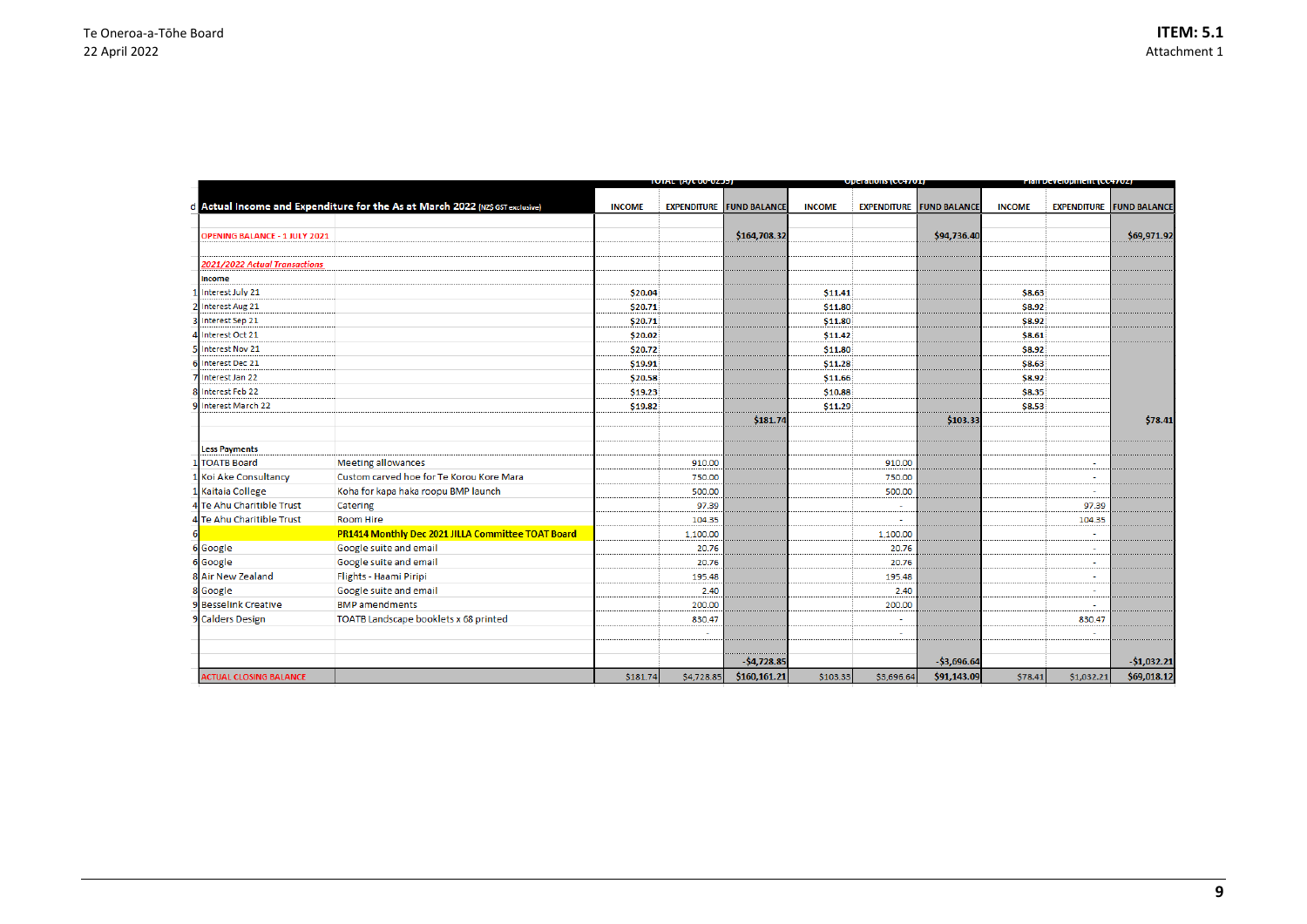# <span id="page-9-0"></span>**TITLE: April 2022 Technical Steering Group Update**

**From:** Sheila Taylor, Kaiārahi Kaupapa Māori

**Authorised by Group Manager/s:** Auriole Ruka, Pou Manawhakahaere - GM Governance and Engagement, on 20 April 2022

# **Executive summary/Whakarāpopototanga**

This report is to receive information from the Technical Steering Group (TSG) on the progress of:

- 1. priority action items from Te Rautaki o Te Oneroa-a-Tōhe; and
- 2. other matters assigned to the TSG.

# **Recommendation(s)**

1. That the report 'April 2022 Technical Steering Group Update' by Sheila Taylor, Kaiārahi Kaupapa Māori and dated 18 April 2022, be received.

# **Background/Tuhinga**

## **1. Progress of priority action items from Te Rautaki o Te Oneroa-a-Tōhe:**

# *1.1 Scattering of ashes*

A11. Provide information to the public explaining that the scattering of human ashes in the sea, on the beach, on sand dunes and in waterways is inappropriate. Share information via: 1. the Board's website.

**Update:** The Board's website will be updated in May 2022.

## *1.2 Resource consent process*

A16. Formalise the process by which the Board is notified and receives all applications for resource consents relating to Te Oneroa-a-Tōhe Management Area for consideration.

A22. Establish a process for the Board to receive and review resource consent applications relating to Te Oneroa-a-Tōhe.

**Update:** Currently on hold.

## *1.3 Sites of significance*

A6. Provide GIS mapping expertise and templates to support Iwi, Hapū and whānau to identify wāhi tapu and sites of significance in the Te Oneroa-a-Tōhe Management Area, for the purposes of including these for protection in the district and/or regional plans. **Update:** Action item 6 is a predecessor to the following action items contained in the beach management plan:

- A7. Include sites identified in A6 in the regional and district plans for protection as relevant.
- A8. Prepare the information necessary for explaining the values and significance of Te Oneroa-a-Tōhe and Te Ara Wairua as a culturally significant landscape, and the activities that may have adverse effects on them, for the purposes of this information going into the regional and district plans as outlined in A9.